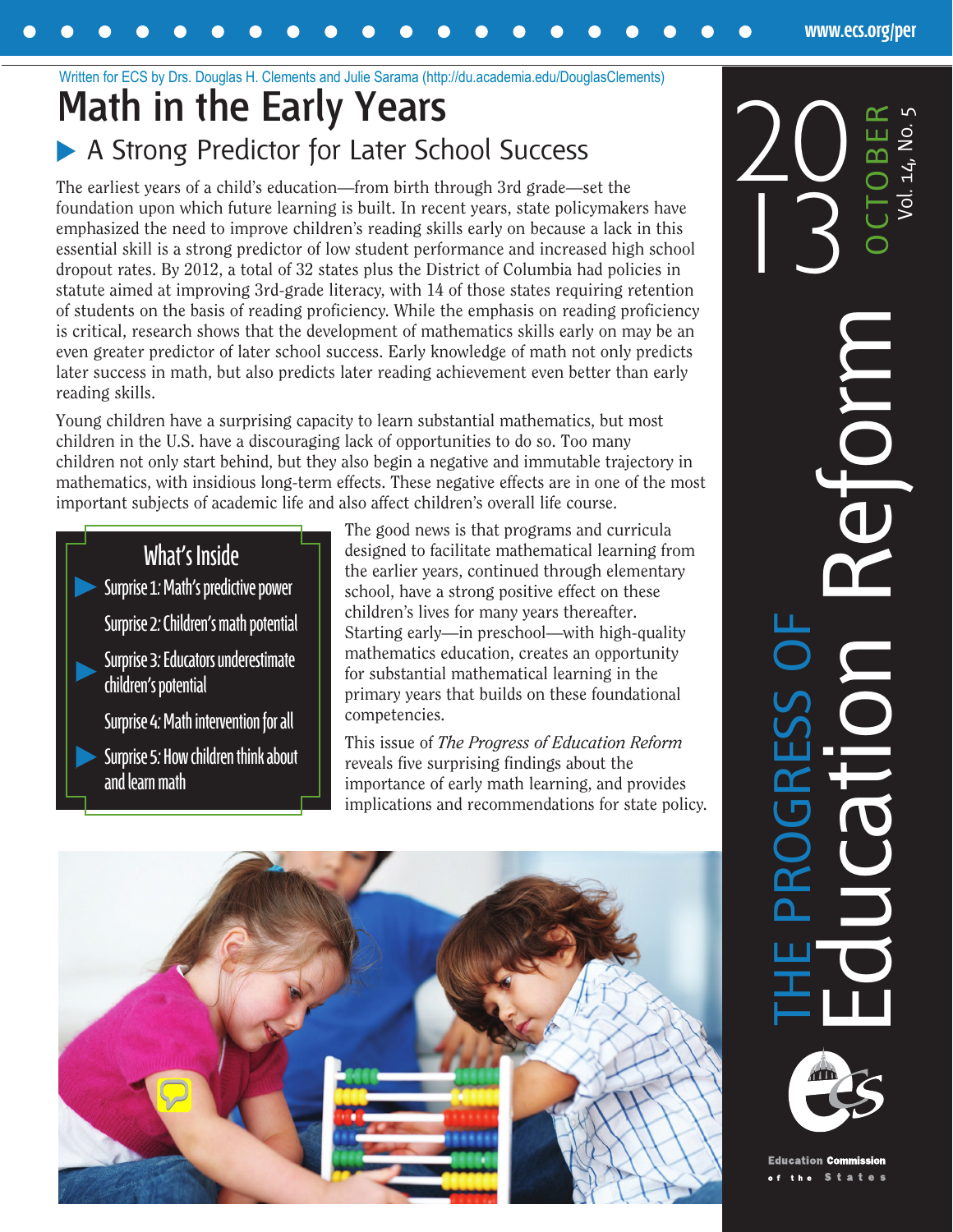#### **Surprising Research Findings**

#### **Surprise 1: There is predictive power in early mathematics**

Mathematical thinking is cognitively foundational<sup>1</sup>, and children's early knowledge of math strongly predicts their later success in math.2 More surprising is that preschool mathematics knowledge predicts achievement even into high school.3 Most surprising is that it also predicts later reading achievement even better than early reading skills.4 In fact, research shows that doing more mathematics increases oral language abilities, even when measured during the following school year. These include vocabulary, inference, independence, and grammatical complexity.5 Given the importance of mathematics to academic success in all subjects<sup>6</sup>, all children need a robust knowledge of mathematics in their earliest years.

**Before her 4th birthday, Abby was given five train engines. She walked in one day with three of them. Her father said, "Where's the other ones?" "I lost them," she admitted. "How many are missing?" he asked. "I have one, two, three. So [pointing in the air] foooour, fiiiive ... two are missing, four and five. [pause] No! I want these to be [pointing at the three engines] one, three, and five. So, two and four are missing. Still two missing, but they're numbers two and four." Abby thought about counting and numbers—at least small numbers—abstractly. She could assign one, two, and three to the three engines, or one, three, and five! Moreover, she could count the numbers. That is, she applied counting ... to counting numbers!**

#### **Surprise 2: Given opportunities to learn, young children possess an informal knowledge of mathematics that is amazingly broad, complex, and sophisticated7**

When children 'play,' they are often doing much more than that. Preschoolers can learn to invent solutions to solve simple arithmetic problems, and almost all of them engage in substantial amounts of pre-mathematical activity in their free play.8 In fact, early childhood programs that include more mathematics have increased higher-level free play, all of which promotes self-regulation and executive function. Through higher-level play, children explore patterns, shapes, and spatial relations; compare magnitudes; and count objects. Importantly, this is shown to be true regardless of the children's income level or gender.9 These explorations through play are pre-mathimatical. It is highquality education that can help all children utilize their inherent skills in order to truly mathematize.10 However, if high-quality mathematics education does not start in preschool and continue through the early years, most children are trapped in a trajectory of failure.11

#### **Surprise 3: Teachers vastly underestimate what their children know and can learn<sup>12</sup>**

In numerous countries, professionals in multiple educational roles vastly underestimate beginning students' abilities.13 One study showed that groups of teachers, teacher trainers, and counselors who worked with preschoolers underestimated the mathematical competencies of these very same students when they entered kindergarten.14 For example, more than 80% of the students could count out nine marbles, but the adults' estimates were from 20% to 50%. More than 40% of the students could subtract  $10 - 8$  without objects, but all adults estimated less than 10%. If teachers and those who work with teachers underestimate what students already know and can learn, they will not present appropriate, challenging mathematics activities.

#### **Surprise 4: All students need a math intervention**

Most children benefit from a math intervention.15 As W. Steven Barnett and others' research has shown, it is not just the poorest children who need interventions.16 When they enter kindergarten, most children are behind their peers from the best-funded communities. That is, there is a significant gap between every "quintile" and the highest 20% (see Figure 1 on following page). Still, those in poverty need mathematics interventions the most.17 There is a three-year difference in mathematics developmental level for students from low-resource versus high-resource communities.18

## **POLL RESULTS**

**What do parents and children say about math?**

**98%**

**Math is very important (parents)**

**Math is very important (children) 89%**

**I am good at math (children) 55%**



**55%**

**Schools need to help the brightest learn math (parents)**

**Children who like math before middle school**

**Source:** Harrison Group, PROMISE research, Phase 2, June 2010, Michigan State University.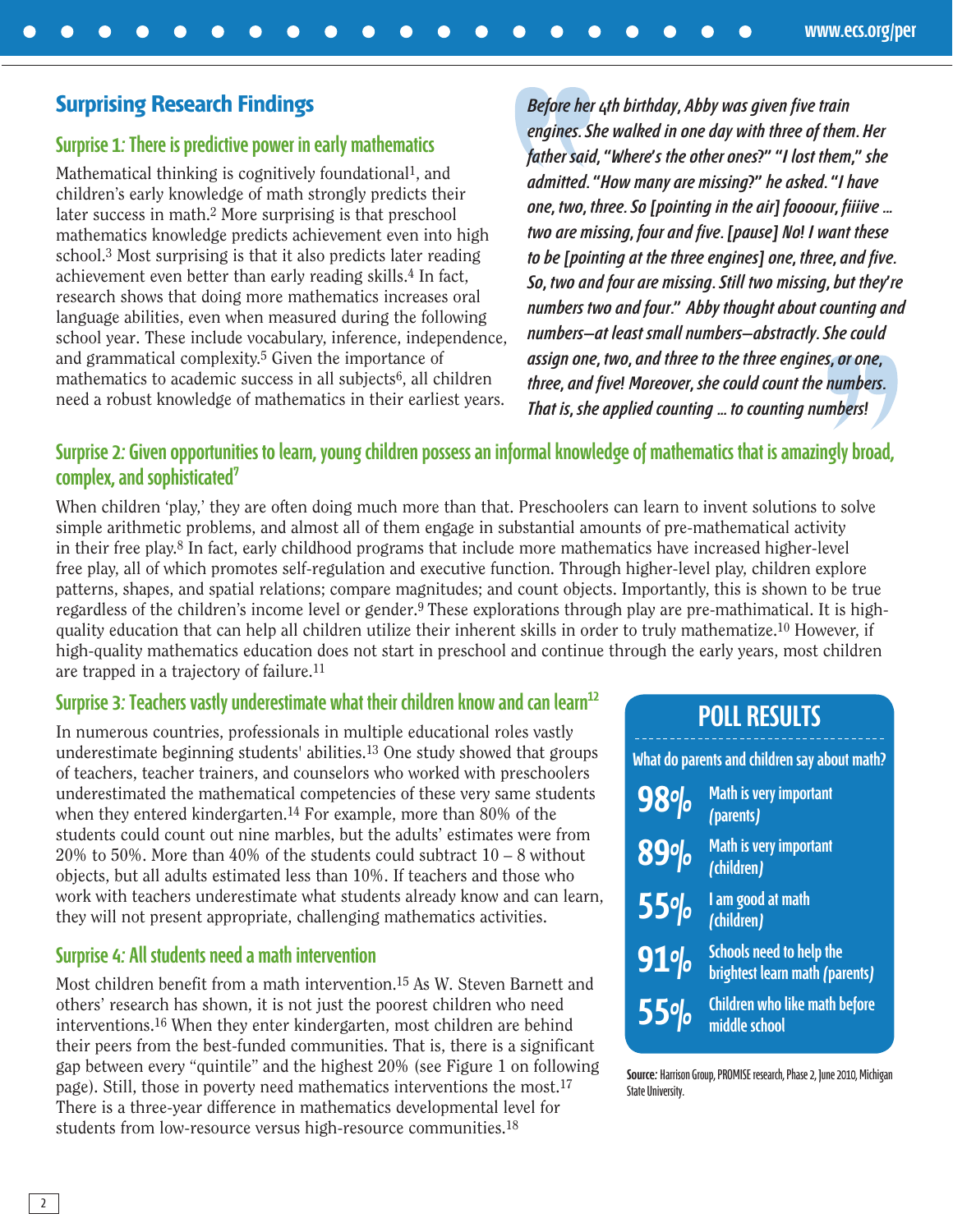#### **Figure 1: Closing the school-readiness gap**

When they enter kindergarten, children from lower- and middle-income families are, on average, far behind their wealthier peers in reading, mathematics, and general knowledge. High-quality preschool could help close this gap in school readiness.



#### **Surprise 5: We know a lot**

A lot is known about how children think about and learn math, and teachers can use learning trajectories to synthesize this knowledge into effective interventions for children. There are books and research available to districts that detail the learning trajectories that can help underlie scientific approaches to standards, assessment, curricula, and professional development and provide teachers with curricula that show effect sizes that are large and significant.19 Two such models are the Building Blocks curriculum and TRIAD scale-up model (see figures 2 and 3). High-quality instruction has meaningful effects on children's mathematics knowledge.20



**Source:** D.H. Clements, J. Sarama, C.B. Wolfe, and M.E. Spitler, "Longitudinal Evaluation of a Scale-up Model for Teaching Mathematics with Trajectories and Technologies: Persistence of Effects in the Third Year," American Educational Research Journal, 50(4), (2013): 812-850, doi: 10.3102/0002831212469270.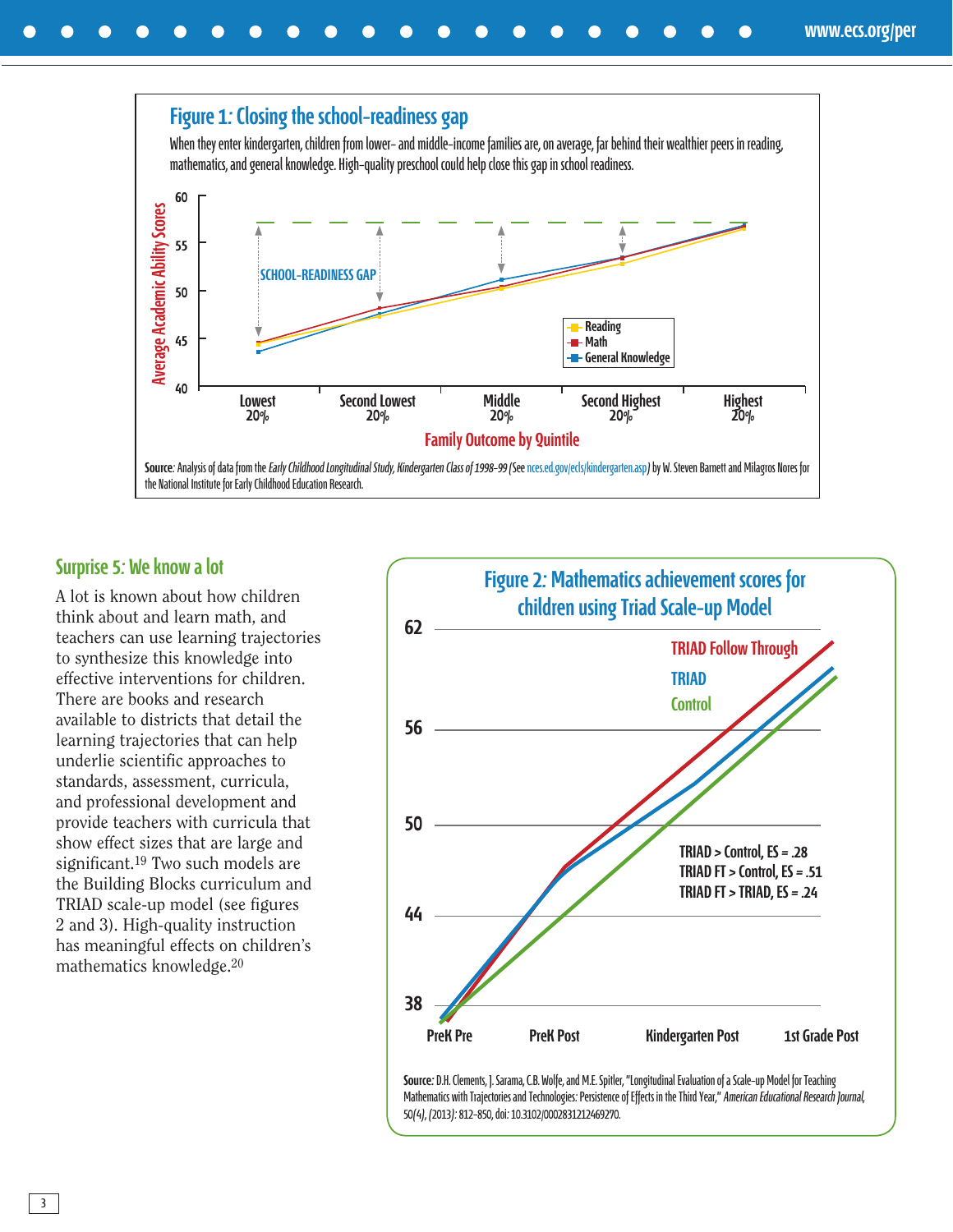

**Source:** J. Sarama, A. Lange, D.H. Clements, and C.B. Wolfe, "The Impacts of an Early Mathematics Curriculum on Emerging Literacy and Language," Early Childhood Research Quarterly, 27, (2012): 489- 502, doi: 10.1016/j.ecresq.2011.12.002.

#### **Policy Implications and Recommendations**

#### **The Importance of High-Quality Curriculum and Instruction**

The quality of mathematics education varies across settings but is generally disappointing, especially in the earliest years. For example, 60% of 3-year-olds had no mathematical experience of any kind across 180 observations.21 Even if a program adapts an ostensibly "complete" curriculum, mathematics is often inadequate, with the most commonly used engendering no more math instruction than a control group.22 It is little surprise, then, that evaluations show little or no learning of mathematics in these schools.23 As an example, observations of Opening the World of Learning (OWL), which includes mathematics in its curriculum, found that out of a 360-minute school day, only 58 *seconds* were devoted to mathematics. Most children made no gains in math



**Source:** G.W. Phillips, Chance Favors the Prepared Mind: Mathematics and Science Indicators for Comparing States and Nations (Washington, DC: American Institutes for Research, 2007).

skills, and some lost mathematics competence over the school year.24 Teachers often believe that they are "doing mathematics" when they provide puzzles, blocks, and songs. Even when they teach mathematics, that content is usually not the main focus, but is "embedded" in a fine-motor or reading activity.25 Unfortunately, evidence suggests such an approach is ineffective.26 To ensure a program is truly effective, policymakers and school leaders must prioritize investing in high-quality math curricula and instruction that meet the needs of all students.

#### **Qualified Instructors**

Teacher certification for pre-K through 3rd-grade teachers should emphasize both knowledge of the subject (specifically, a profound knowledge of the math taught in early and elementary years) and strengths in pedagogy. It is only recently that some states are requiring teachers to be evaluated on fluency in literacy instruction. What we now know is that math instruction is far more effective coming from a specialist who understands both the subject matter and the most effective ways in which young children learn math. A successful program will be one that ensures that early math instructors specialize in these areas. One solution may be for a school to designate a teacher in each grade who is responsible for teaching only math to all students.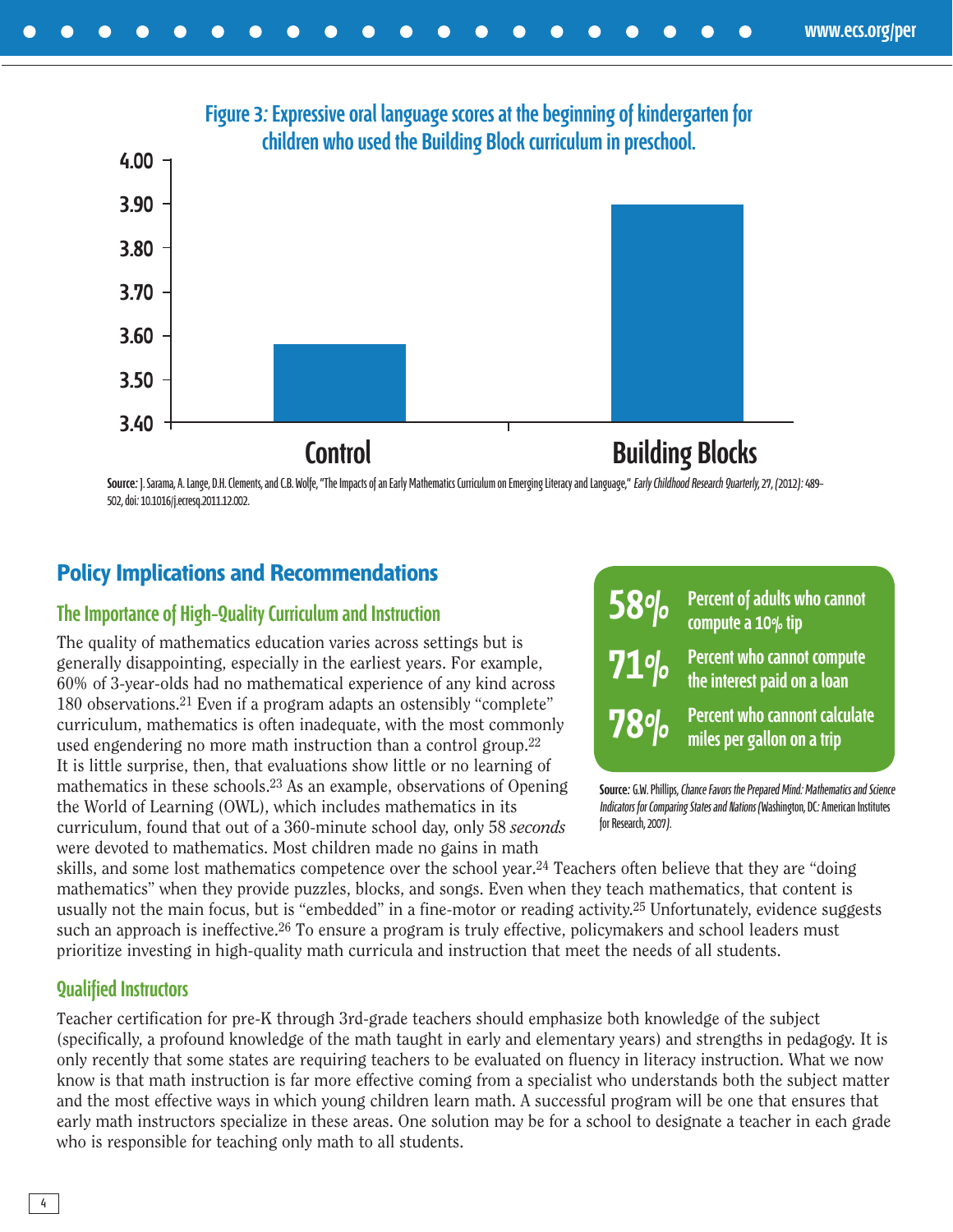#### **Seamless Learning Trajectories**

The most common argument offered for limiting investments in preschool is that the gains made are soon lost as a child matriculates through the early primary grades. The losses primarily signify a siloed approach to education, where each grade level and teacher holds different expectations for students, creating a learning trajectory that is not seamless. Therefore, in order for students to benefit from math instruction in the early years, primary grade teachers must build on early math interventions and engage students in more interesting, challenging, and substantial math lessons as students progress through competency levels. If there are follow-through interventions in kindergarten and the primary grades, students maintain their preschool advantages.27 This effect is highlighted in Figure 2 (page 3), which presents a significant, positive effect on student math scores when the Triad Model is used on an ongoing basis.

#### **Professional Development**

Early math is not often emphasized in teacher preparation programs. As a result, pre-service and in-service teachers alike lack content knowledge, such as understanding of mathematical concepts and procedures. More importantly, they lack mathematics knowledge for teaching—how mathematical knowledge is interconnected and connected to the real world, how a student's thinking about mathematical content develops, and how mathematical content can be taught in a meaningful manner.28 They suffer from negative effects, including math anxiety and a lack of confidence in their own mathematical ability and ability to teach mathematics—beliefs that lead to undervaluing the teaching of mathematics or prevent effective teaching.29 Therefore, professional development for early childhood mathematics needs to address content (mathematical) knowledge, particularly mathematics knowledge for teaching, as well as pedagogical knowledge, and affective issues.30

#### **Conclusion**

It is time to begin shifting the mindset of teachers, district leaders, and policymakers from a 'reading only' early intervention strategy to one that incorporates and even emphasizes mathematical thinking and reasoning. To do so, stakeholders should take a deep look into the current state of early math instruction beginning in preschool and creating a seamless trajectory for math learning through the early grades. Education leaders should find ways to maximize children's abilities to learn by evaluating the current state of mathematics instruction within schools, based not only on the current curricula, but also the time committed to instruction, as well as who is doing that instructing. Most children can master the required skills early if given the chance.



**Dr. Clements engages in math activites with two kindergarteners in order to help them understand the core unit of patterns.**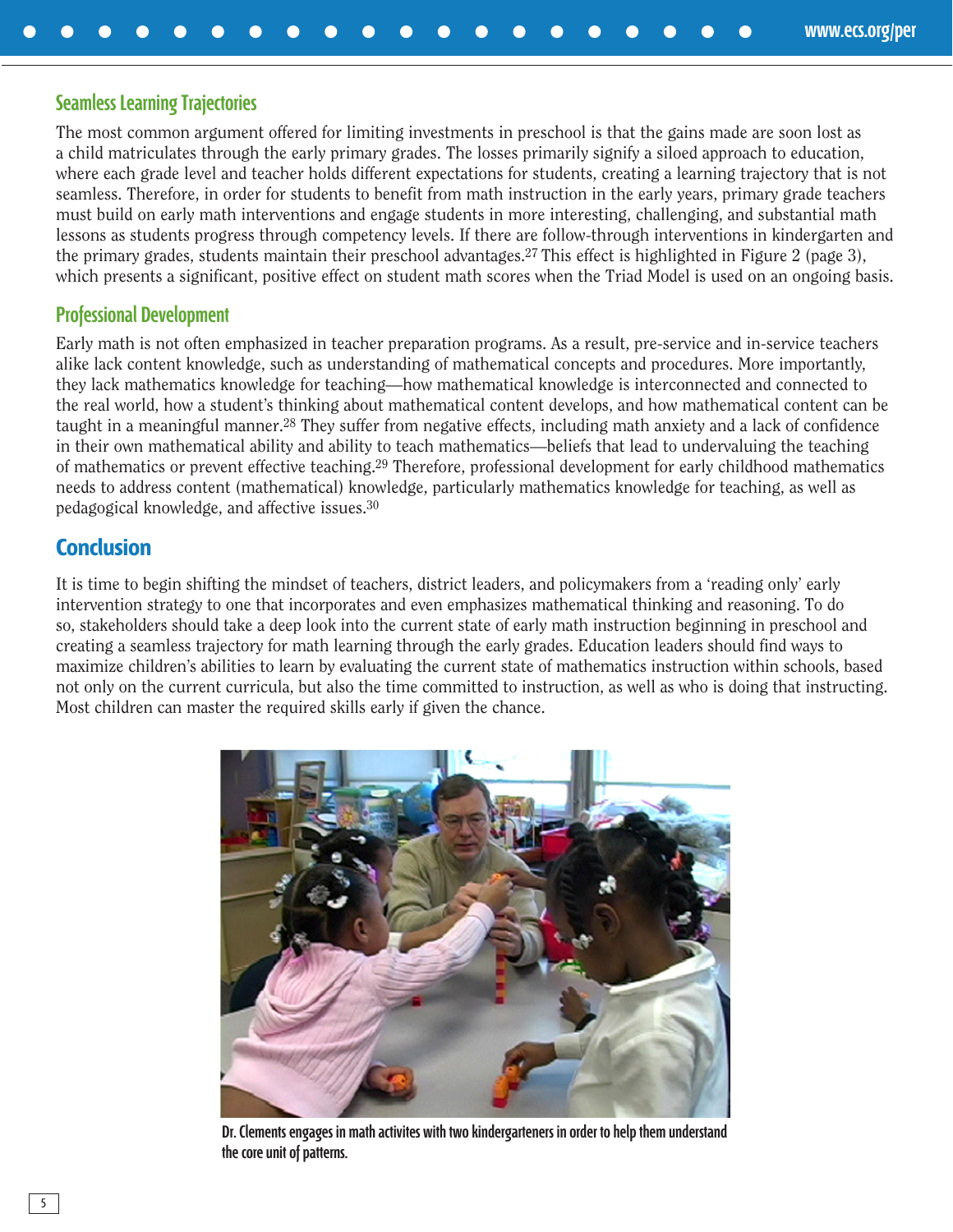#### **Endnotes**

1 D.H. Clements and J. Sarama, *Learning and Teaching Early Math: The Learning Trajectories Approach* (New York, NY: Routledge, 2009); D.H. Clements and J. Sarama, *Early Childhood Mathematics Education Research: Learning Trajectories for Young Children* (New York, NY: Routledge, 2009).

**[www.ecs.org/per](http://www.ecs.org/per)**

- 2 K. Denton and J. West, *Children's Reading and Mathematics Achievement in Kindergarten and First Grade* (Washington, D.C., vol. 2002, 2002).
- 3 National Mathematics Advisory Panel, *Foundations for Success: The Final Report of the National Mathematics Advisory Panel* (Washington D.C.: National Research Council, 2008); *Mathematics in Early Childhood: Learning Paths Toward Excellence and Equity* (Washington, D.C.: National Academy Press, 2009); H.W. Stevenson and R.S. Newman, "Long-term Prediction of Achievement and Attitudes in Mathematics and Reading," *Child Development*, 57, 646-659, 1986.
- 4 G.J. Duncan, C.J. Dowsett, A. Claessens, K. Magnuson, A.C. Huston, P. Klebanov, and C. Japel, "School Readiness and Later Achievement," *Developmental Psychology*, 43(6), 1428–1446, 2007; D.C. Farran, C. Aydogan, S.J. Kang, M. Lipsey, *Preschool Classroom Environments and the Quantity and Quality of Children's Literacy and Language Behaviors*, 2005; M.K. Lerkkanen, H. Rasku-Puttonen, K. Aunola, and J.E. Nurmi, "Mathematical Performance Predicts Progress in Reading Comprehension Among 7-year-olds," *European Journal of Psychology of Education*, 20(2), 121-137, 2005.
- 5 J. Sarama, A. Lange, D.H. Clements, and C.B. Wolfe, "The Impacts of an Early Mathematics Curriculum on Emerging Literacy and Language," *Early Childhood Research Quarterly*, 27, 489-502, 2012, doi: 10.1016/j.ecresq.2011.12.002.
- 6 P.M. Sadler and R.H. Tai, "The Two High-School Pillars Supporting College Science," *Science*, 317, 457-458, 2007.
- 7 A.J. Baroody, *The Developmental Bases for Early Childhood Number and Operations Standards*, 2004; B.A. Clarke, D.M. Clarke, and J. Cheeseman, "The Mathematical Knowledge and Understanding Young Children Bring to School," *Media Education Research Journal*, 18(1), 81-107, 2006; D.H. Clements, S. Swaminathan, M.A.Z. Hannibal, and J. Sarama, "Young Children's Concepts of Shape," *Journal for Research in Mathematics Education*, 30, 192-212, 1999.
- 8 J. Sarama and D.H. Clements, *Early Childhood Mathematics Education Research: Learning Trajectories for Young Children* (New York, NY: Routledge, 2009); H.P. Ginsburg, N. Inoue, and K.H. Seo, "Young Children Doing Mathematics: Observations of Everyday Activities," in J.V. Copley (Ed.), *Mathematics in the Early Years* (Reston, VA: National Council of Teachers of Mathematics, 1999, 88-89).
- 9 K.H Seo and H.P. Ginsburg, "What is Developmentally Appropriate in Early Childhood Mathematics Education?" in D.H. Clements, J. Sarama, and A.M. DiBiase (Eds.), *Engaging Young Children in Mathematics: Standards for Early Childhood Mathematics Education* (Mahwah, NJ: Erlbaum, 2004, 91-104).
- 10 B. Doig, B. McCrae, and K. Rowe, *A Good Start to Numeracy: Effective Numeracy Strategies from Research and Practice in Early Childhood* (Canberra ACT, Australia, 2003); S. Thomson, K. Rowe, C. Underwood, and R. Peck, *Numeracy in the Early Years: Project Good Start* (Camberwell, Victoria, Australia: Australian Council for Educational Research, 2005).
- 11 C. Rouse, J. Brooks-Gunn, and S. McLanahan, "Introducing the Issue," *The Future of Children*, 15, 2005, 5-14.
- 12 D.H. Clements and J. Sarama, *Learning and Teaching Early Math: The Learning Trajectories Approach* (New York, NY: Routledge, 2009).
- 13 C. Aubrey, "Children's Early Learning of Number in School and Out," in I. Thompson (Ed.) *Teaching and Learning Early Number* (Philadelphia, PA: Open University Press, 1997, 20-29).
- 14 M. Van den Heuvel-Panhuizen, "Realistic Arithmetic/Mathematics Instruction and Tests," in K.P.E. Gravemeijer, M. Van den Heuvel-Panhuizen & L. Streefland (Eds.), *Contexts Free Productions Tests and Geometry in Realistic Mathematics Education* (Utrecht, The Netherlands: OW&OC, 1990, 53-78).
- 15 D.H. Clements and J. Sarama, "Early Childhood Mathematics Intervention," *Science*, 333(6045), 2011, 968-970, doi: 10.1126/ science.1204537; D.H. Clements, J. Sarama, M.E. Spitler, A.A. Lange, C.B. Wolfe, "Mathematics Learned by Young Children in an Intervention Based on Learning Trajectories: A Large-scale Cluster Randomized Trial," *Journal for Research in Mathematics Education*, 42(2), 2011, 127-166.
- 16 R.C. Pianta, W.S. Barnett, M.R. Burchinal, and K.R. Thornburg, "The Effects of Preschool Education: What We Know, How Public Policy Is or Is Not Aligned with the Evidence Base, and What We Need to Know," P*sychological Science in the Public Interest*, 10(2), 2009, 49-88, doi: 10.1177/1529100610381908.
- 17 J. Sarama and D.H. Clements, *Early Childhood Mathematics Education Research: Learning Trajectories for Young Children* (New York, NY: Routledge, 2009); D.H. Clements and J. Sarama, "Early Childhood Mathematics Intervention," *Science*, 333(6045), 2011, 968-970, doi: 10.1126/science.1204537.
- 18 B. Wright, "What Number Knowledge Is Possessed by Children Beginning the Kindergarten Year of School?" *Mathematics Education Research Journal*, 3(1), 1991, 1-16.
- 19 D.H. Clements, & J. Sarama, *Learning and Teaching Early Math: The Learning Trajectories Approach* (New York, NY: Routledge, 2009); J. Sarama, and D.H. Clements, *Early Childhood Mathematics Education Research: Learning Trajectories for Young Children* (New York, NY: Routledge, 2009).
- 20 D.H. Clements and J. Sarama, "Early Childhood Mathematics Intervention," *Science*, 333(6045), 2011, 968-970; D.H. Clements and J. Sarama, "Rethinking Early Mathematics: What Is Research-based Curriculum for Young Children?" in L.D. English & J.T. Mulligan (Eds.), *Reconceptualizing Early Mathematics Learning*, 2013, 121-147; D.H. Clements, J. Sarama, M.E. Spitler, A.A. Lange, "Longitudinal Evaluation of a Scale-up Model for Teaching Mathematics with Trajectories and Technologies: Persistence of Effects in the Third Year," *American Education Research Journal*, August 2013, vol. 50 no. 4, 812-850; J. Sarama and D.H. Clements, "Lessons Learned in the Implementation of the TRIAD Scale-up Model: Teaching Early Mathematics with Trajectories and Technologies," in T.G. Halle, A.J. Metz and I. Martinez-Beck (Eds.), *Applying Implementation Science in Early Childhood Programs and Systems*, (Baltimore, MD: Brookes, 2013, 173- 191); J. Sarama, D.H. Clements, C.B. Wolfe, and M.E. Spitler, "Longitudinal Evaluation of a Scale-up Model for Teaching Mathematics with Trajectories and Technologies," *Journal of Research on Educational Effectiveness*, 5(2), 2012, 105-135; J. Sarama, A. Lange, D.H. Clements, and C.B. Wolfe, "The Impacts of an Early Mathematics Curriculum on Emerging Literacy and Language," *Early Childhood Research Quarterly*, 27, 2012, 489-502, doi: 10.1016/j.ecresq.2011.12.002.